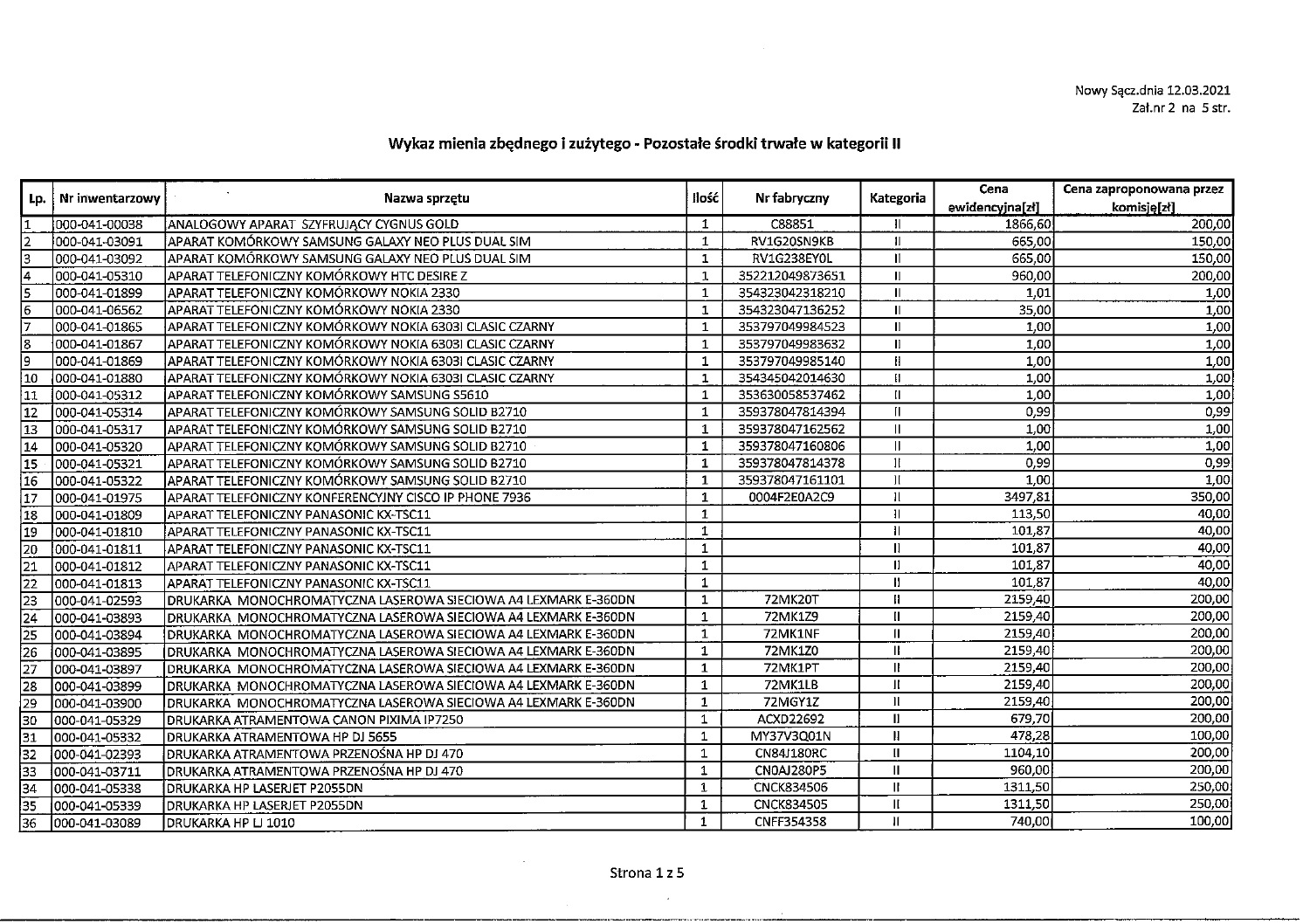| $\overline{37}$ | 000-041-02382  | IDRUKARKA HP LJ 1015                                | $\mathbf{1}$ | CNFD033569        | H             | 1291,00 | 100,00 |
|-----------------|----------------|-----------------------------------------------------|--------------|-------------------|---------------|---------|--------|
| 38              | 000-041-02405  | DRUKARKA HP LJ 1020                                 | 1            | CNC2213710        | $\mathbf{H}$  | 486,78  | 100,00 |
| 39              | 1000-041-05346 | DRUKARKA LASEROWA LEXMARK 320                       | $\mathbf{1}$ | 890FV3S           | $\mathbf{H}$  | 1382,41 | 150,00 |
| 40              | 000-041-02571  | DRUKARKA LASEROWA SIECIOWA BROTHER HL 2035          | $\mathbf{1}$ | E66211F8J890965   | $\mathbf{I}$  | 474,58  | 150,00 |
| $\sqrt{41}$     | 000-041-02573  | DRUKARKA LASEROWA SIECIOWA BROTHER HL 2035          | $\mathbf{1}$ | E66211F8J890969   | $\mathbf{H}$  | 474,58  | 150,00 |
| 42              | 000-041-02575  | DRUKARKA LASEROWA SIECIOWA BROTHER HL 2035          | 1            | E66211F8J891000   | Ħ             | 474,58  | 150,00 |
| 43              | 000-041-02578  | DRUKARKA LASEROWA SIECIOWA BROTHER HL 2035          | $\mathbf{1}$ | E66211F8J899730   | $\mathbf{H}$  | 474,58  | 150,00 |
| $\overline{44}$ | 000-041-03715  | DRUKARKA PRZENOSŃA HP DJ 460C                       | 1            | MY79P5Z10C        | $\mathbf{I}$  | 829,60  | 200,00 |
| 45              | 000-041-01149  | <b>DYSK TWARDY 250GB</b>                            | 1            |                   | $\mathbf{H}$  | 225,70  | 50,00  |
| 46              | 000-041-01151  | DYSK ZEWNĘTRZNY NA USB 320GB                        | $\mathbf{1}$ |                   | $\mathbf{u}$  | 380,00  | 70,00  |
| 47              | 000-041-03717  | DYSK ZEWNETRZNY SIECIOWY 2 TB                       | $\mathbf{1}$ | WCAZAK403464      | 11            | 489,00  | 150,00 |
| 48              | 000-041-02239  | IDENTYFIKATOR W KABLACH TELEFONICZNYCH              | 1            |                   | $\mathbf{R}$  | 995,31  | 150,00 |
| 49              | 000-041-01105  | KARTA DO SYSTEMÓW ZEWNĘTRZNYCH                      | $\mathbf{1}$ |                   | H             | 57,10   | 5,00   |
| 50              | 000-041-01106  | KARTA DO SYSTEMÓW ZEWNĘTRZNYCH                      | 1            |                   | П             | 57,10   | 5,00   |
| $\sqrt{51}$     | 000-041-01107  | KARTA DO SYSTEMÓW ZEWNĘTRZNYCH                      | 1            |                   |               | 57,10   | 5,00   |
| 52              | 000-041-01108  | KARTA DO SYSTEMÓW ZEWNĘTRZNYCH                      | $\mathbf{1}$ |                   |               | 57,10   | 5,00   |
| 53              | 000-041-01109  | KARTA DO SYSTEMÓW ZEWNĘTRZNYCH                      | $\mathbf{1}$ |                   |               | 57,10   | 5,00   |
| 54              | 000-041-01110  | KARTA DO SYSTEMÓW ZEWNĘTRZNYCH                      | $\mathbf{1}$ |                   |               | 57,10   | 5,00   |
| $\overline{55}$ | 000-041-02183  | KOMPUTER LENOVO THINK CENTRE M72Z                   | 1            | S4ZNLF5           |               | 2595,30 | 500,00 |
| 56              | 000-041-02187  | KOMPUTER LENOVO THINK CENTRE M72Z                   | $\mathbf{1}$ | S4ZNBB4           | $\mathbf{I}$  | 2595,30 | 500,00 |
| 57              | 000-041-02191  | KOMPUTER LENOVO THINK CENTRE M72Z                   | 1            | S4ZMYX7           | $\mathbf{u}$  | 2595,30 | 500,00 |
| 58              | 000-041-05368  | KOMPUTER LENOVO THINK CENTRE M72Z                   | 1            | S4VCAP4           | $\mathbf{H}$  | 2971,78 | 500,00 |
| 59              | 000-041-02244  | KOMPUTER LENOVO THINKCENTRE M72Z                    | 1            | S4ZNLEO           | $\mathbf{H}$  | 2595,30 | 500,00 |
| 60              | 000-041-02247  | KOMPUTER LENOVO THINKCENTRE M72Z                    | 1            | S4ZMPW9           | $\mathbf{I}$  | 2595,30 | 500,00 |
| 61              | 000-041-02258  | KOMPUTER LENOVO THINKCENTRE M72Z                    | 1            | S4ZNHB1           | $\mathbf{H}$  | 2595,30 | 500,00 |
| 62              | 000-041-04557  | KOMPUTER LENOVO THINKCENTRE M72Z                    | $\mathbf{1}$ | S4ZNCR8           | $\mathbf{1}$  | 2595,30 | 500,00 |
| 63              | 000-041-02278  | KOMPUTER PC                                         | 1            | 1029136           | $\mathbf{II}$ | 2891,40 | 300,00 |
| 64              | 000-041-02279  | KOMPUTER PC                                         | 1            | 00125651          | $\mathbf{H}$  | 2707,74 | 300,00 |
| 65              | 000-041-02923  | KOMPUTER PRZENOŚNY HP PB 470                        | $\mathbf{1}$ | <b>CND4415GVY</b> | $\mathbf{H}$  | 3280,41 | 600,00 |
| 66              | 000-041-03942  | KOMPUTER STACIONARNY DO SYSTEMU CBD SWK             | $\mathbf{1}$ | S4ZKKA9           | $\mathbf{I}$  | 2929,61 | 500,00 |
| 67              | 000-041-05378  | LAPTOP LENOVO R500                                  | 1            | L3A6206           |               | 3249,01 | 600,00 |
| 68              | 000-041-03247  | MICROSOFT LUMIA 640 DUAL SIM                        | 1            | 357779061093520   | Ш             | 582,27  | 120,00 |
| 59              | 000-041-03249  | MICROSOFT LUMIA 640 DUAL SIM                        | $\mathbf{1}$ | 357779061094148   | Ħ             | 582,27  | 120,00 |
| 70              | 000-041-03251  | MICROSOFT LUMIA 640 DUAL SIM                        | $\mathbf{1}$ | 357779061094460   | H.            | 582,27  | 120,00 |
| 71              | 000-041-03252  | MICROSOFT LUMIA 640 DUAL SIM                        | $\mathbf{1}$ | 357779061095384   | H             | 582,27  | 120,00 |
| $\overline{72}$ | 000-041-03256  | MICROSOFT LUMIA 640 DUAL SIM                        | 1            | 357779061093108   | П             | 582,27  | 120,00 |
| 73              | 000-041-03257  | MICROSOFT LUMIA 640 DUAL SIM                        | 1            | 357779061115083   | H             | 582,27  | 120,00 |
| 74              | 000-041-03265  | MICROSOFT LUMIA 640 DUAL SIM                        | 1            | 357779061113823   | Ш             | 582,27  | 120,00 |
| 75              | 1000-041-03266 | MICROSOFT LUMIA 640 DUAL SIM                        | $\mathbf{1}$ | 357779061113963   | Ш             | 582,27  | 120,00 |
| 76              | 000-041-03267  | MICROSOFT LUMIA 640 DUAL SIM                        | $\mathbf{1}$ | 357779061095608   | $\mathbf{II}$ | 582,27  | 120,00 |
| $\overline{77}$ | 000-041-03270  | MICROSOFT LUMIA 640 DUAL SIM                        | $\mathbf{1}$ | 357779061096069   | П             | 582,27  | 120,00 |
| 78              | 000-041-02225  | MIERNIK OPORNOŚCI IZOLACJI (TRANZYSTOROWY) XS 1000V | 1            | 51453             | Ш             | 130,00  | 30,00  |
| 79              | 000-041-00031  | MIERNIK UNIWERSALNY MAS 850 UT-55                   | $\mathbf{1}$ | 1040166723        | Ш             | 158,10  | 30,00  |
| 80              | 000-041-03132  | MODEM USB HUAWEI E 3372                             | $\mathbf{1}$ | G4PBY14A30012351  | $\mathbf{II}$ | 147,60  | 20,00  |

 $\frac{1}{2}$ 

 $\sim$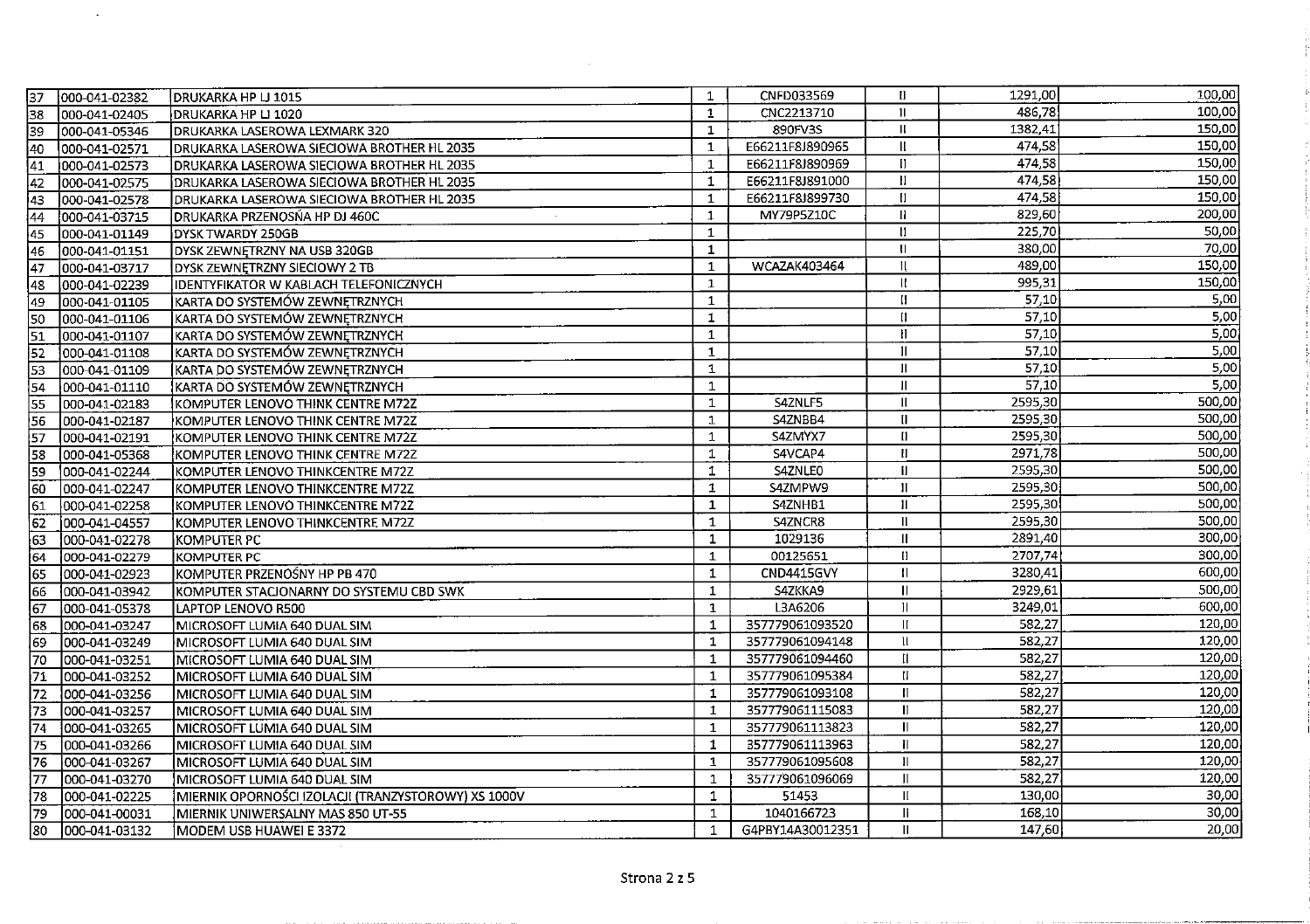| 81              | 000-041-02458      | <b>MONITOR LCD 17"</b>                  | $\mathbf{1}$ | 7XP49913NB      | Ш             | 584,38  | 70,00    |
|-----------------|--------------------|-----------------------------------------|--------------|-----------------|---------------|---------|----------|
| 82              | 000-041-05381      | NAWIGACJA GARMIN NUVI 54 LM             | $\mathbf{1}$ | 2VZ050339       | п             | 537,50  | 130,00   |
| 83              | 1000-041-04558     | INISZCZARKA P-175 REXEL                 | $\mathbf{1}$ | A595502         | Ш             | 1438.38 | 100,00   |
| 84              | 000-041-02304      | INOTEBOOK A HP 530                      | $\mathbf{1}$ | CND819DK70      | П.            | 2818,20 | 280,00   |
| 85              | 000-041-02306      | NOTEBOOK A HP 530                       | $\mathbf{1}$ | CND819DKMP      | п             | 2818,20 | 280,00   |
| 86              | 1000-041-04559     | NOTEBOOK ACER EXT 5220Z                 | $\mathbf{1}$ | 42156682000     | Ħ.            | 2036,18 | 250,00   |
| $\overline{87}$ | 000-041-02366      | NOTEBOOK ASUS A73SV                     | $\mathbf{1}$ | B9N0AS411400377 | Ш.            | 3099,60 | 300,00   |
| 88              | 000-041-02344      | NOTEBOOK B HP 530                       | $\mathbf{1}$ | CND819DJCQ      | H.            | 2659,60 | 280,00   |
| 89              | 000-041-02120      | IPANEL DYSTRYBUCYJNY                    | 1            |                 | H.            | 871,17  | 180,00   |
| 90              | 1000-041-02121     | PANEL DYSTRYBUCYJNY                     | $\mathbf{1}$ |                 | II.           | 871.17  | 180,00   |
| 91              | 000-041-02122      | PANEL DYSTRYBUCYJNY                     | $\mathbf{1}$ |                 | ıı            | 871,17  | 180,00   |
| 92              | 000-041-02123      | <b>PANEL DYSTRYBUCYJNY</b>              | $\mathbf{1}$ |                 | Ħ             | 871,17  | 180,00   |
| 93              | 000-041-06023      | PUNKT DYSTRYBUCYJNY FD NR 24            | $\mathbf{1}$ |                 | Ħ             | 3063,98 | 1 000,00 |
| 94              | 000-041-02055      | RADIO CB TTI-TCB 770                    | 1            | 707436069       | Ш             | 287,99  | 100,00   |
| 95              | 000-041-02060      | RADIO CB TTI-TCB 770                    | $\mathbf{1}$ | 707436646       | Ħ             | 287,99  | 100,00   |
| 96              | 000-041-02061      | RADIO CB TTI-TCB 770                    | $\mathbf{1}$ | 707436068       | Ш             | 287,99  | 100,00   |
| $\sqrt{97}$     | 000-041-02062      | RADIO CB TTI-TCB 770                    | $\mathbf{1}$ | 707436643       | H.            | 287.99  | 100,00   |
| 98              | 000-041-02063      | RADIO CB TTI-TCB 770                    | $\mathbf{1}$ | 707436073       |               | 287,99  | 100,00   |
| 99              | 000-041-01987      | RADIOTELEFON NASOBNY MOTOROLA GP 380    | $\mathbf{1}$ | 749IZW8597      | II.           | 1651,45 | 500,00   |
| 100             | 000-041-01996      | RADIOTELEFON NASOBNY MOTOROLA GP 380    | $\mathbf{1}$ | 749HEUG823      | Ш.            | 1670.00 | 500,00   |
|                 | 101 000-041-02003  | RADIOTELEFON NASOBNY MOTOROLA GP-380    | $\mathbf{1}$ | 749TDY2799      | Ш             | 1651,45 | 500,00   |
|                 | 102 000-041-02007  | RADIOTELEFON NASOBNY MOTOROLA GP-380    | $\mathbf{1}$ | 749HEUH060      | Ш             | 1923,10 | 500,00   |
|                 | 103 000-041-02010  | RADIOTELEFON NASOBNY MOTOROLA GP-380    | $\mathbf{1}$ | 749TGW4330      |               | 2113,04 | 500,00   |
|                 | 104  000-041-02011 | RADIOTELEFON NASOBNY MOTOROLA GP-380    | $\mathbf{1}$ | 749TGW4827      | Ħ             | 2113,04 | 500,00   |
|                 | 105 000-041-02015  | RADIOTELEFON NASOBNY MOTOROLA GP-380    | 1            | 749HEU4986      | П             | 1670,00 | 500,00   |
|                 | 106  000-041-02016 | RADIOTELEFON NASOBNY MOTOROLA GP-380    | 1            | 749TGQJ361      | н             | 2113,04 | 500,00   |
| 107             | 000-041-02020      | RADIOTELEFON NASOBNY MOTOROLA GP-380    | $\mathbf{1}$ | 749TGS2471      | Ħ             | 2113,04 | 500,00   |
|                 | 108 000-041-02025  | RADIOTELEFON NASOBNY MOTOROLA GP-380    | $\mathbf{1}$ | 749IZW8027      | $\mathbf{I}$  | 1651,45 | 500,00   |
|                 | 109 000-041-02026  | RADIOTELEFON NASOBNY MOTOROLA GP-380    | 1            | 749TDY2752      | $\mathbf{H}$  | 1651,45 | 500,00   |
| 110             | 1000-041-02029     | RADIOTELEFON NASOBNY MOTOROLA GP-380    | 1            | 749TDY3311      | Ш.            | 1651.45 | 500,00   |
|                 | 111 000-041-02030  | RADIOTELEFON NASOBNY MOTOROLA GP-380    | 1            | 749HEUH299      | II.           | 1923,10 | 500,00   |
|                 | 112  000-041-02031 | RADIOTELEFON NASOBNY MOTOROLA GP-380    | 1            | 749HEUG715      | 11            | 1923,10 | 500,00   |
|                 | 113 000-041-02032  | RADIOTELEFON NASOBNY MOTOROLA GP-380    | $\mathbf{1}$ | 749HEUG748      | $\mathbf{H}$  | 1923,10 | 500,00   |
|                 | 114 000-041-02033  | RADIOTELEFON NASOBNY MOTOROLA GP-380    | $\mathbf{1}$ | 749HEUG798      | Ш             | 1923,10 | 500,00   |
|                 | 115 000-041-02034  | RADIOTELEFON NASOBNY MOTOROLA GP-380    | 1            | 749HEU5029      | $\mathbf{II}$ | 1923,10 | 500,00   |
|                 | 116  000-041-03629 | RADIOTELEFON PRZEWOŹNY MOTOROLA DM 3601 | $\mathbf{1}$ | 038TNW9134      | 11            | 2249,67 | 600,00   |
|                 | 117 000-041-04518  | RADIOTELEFON PRZEWOŻNY MOTOROLA DM 3601 | 1            | 038TMW0734      | П.            | 3200,00 | 600,00   |
|                 | 118 000-041-04519  | RADIOTELEFON PRZEWOŹNY MOTOROLA DM 3601 | 1            | 038TMW2960      | $\mathbf{I}$  | 3200.00 | 600,00   |
|                 | 119 1000-041-04520 | RADIOTELEFON PRZEWOŹNY MOTOROLA DM 3601 | $\mathbf{1}$ | 038TMW0733      | $\mathbf{H}$  | 3200,00 | 600,00   |
|                 | 120 000-041-03640  | RADIOTELEFON PRZEWOŹNY MOTOROLA GM-360  | $\mathbf{1}$ | 103THUK646      | П             | 1084,58 | 600,00   |
|                 | 121 000-041-03643  | RADIOTELEFON PRZEWOŹNY MOTOROLA GM-360  | $\mathbf{1}$ | 103TGW7877      | $\mathbf{H}$  | 1701,90 | 600,00   |
| 122             | 000-041-02173      | SATELITARNE URZĄDZENIE NAWIGACYJNE      | $\mathbf{1}$ | 24317K00873     | $\mathbf{u}$  | 700,00  | 100,00   |
| 123             | 000-041-02175      | SATELITARNE URZĄDZENIE NAWIGACYJNE      | $\mathbf{1}$ | 25327H00428     | II            | 700,00  | 100,00   |
|                 | 124 000-041-02498  | SKANER HEWLETT-PACARD SCANJET 5590      | 1            | CN5BYTROJ5      | $\mathbf{I}$  | 3364,00 | 500,00   |

 $\sim 10^7$ 

 $\alpha = 60$  .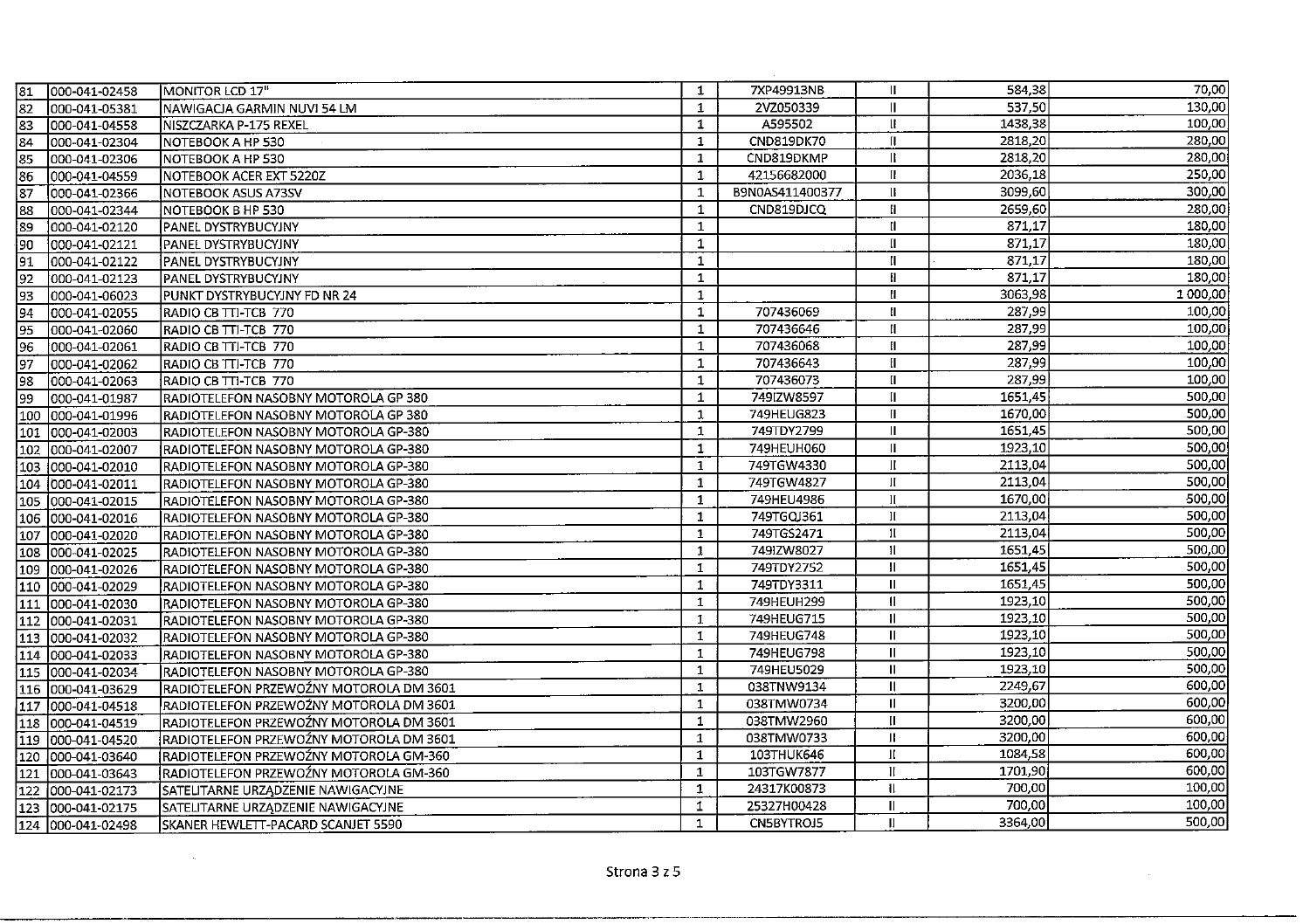| 125 000-041-05203    | SKANER HP SCAN JET 4370                     | $\mathbf{1}$ | CN5B7A22YY      | Ш.                         | 250,00  | 70,00  |
|----------------------|---------------------------------------------|--------------|-----------------|----------------------------|---------|--------|
| 126 000-041-05207    | SKANER HP SCAN JET 4370                     | $\mathbf{1}$ | CN546A51RY      | $\mathbf{H}$               | 250,00  | 70,00  |
| 127 000-041-02500    | SKANER SCANMAKER 5800                       | $\perp$      | W5B56B00150     | $\mathbf{I}$               | 292,80  | 80,00  |
| 128  000-041-04551   | SKANER SKAJET 4400C                         | $\mathbf{1}$ | SCN16X1B180     | $\mathbf{u}$               | 400,00  | 100,00 |
| 129 000-041-04183    | SŁUCHAWKI GAMBRID CHS-001                   | $\mathbf{1}$ |                 | $\mathbf{H}$               | 10,00   | 5,00   |
| 130 000-041-03794    | SMARTFON MICROSOFT LUMIA 640 DUAL SIM       | $\mathbf{1}$ | 359738063773909 | н                          | 582,27  | 120,00 |
| 131<br>000-041-03486 | SWITCH TP-LINK TL-SG1016 16X1GB             | 1            | 43612000082     | $\mathbf{1}$               | 430,50  | 100,00 |
| 132 000-041-06346    | SZAFA ROZDZIELCZA WISZĄCA 19" 12U           | $\mathbf{1}$ |                 | $\mathbf{H}$               | 1000,00 | 250,00 |
| 133 000-041-03102    | TELEFON KOMÓRKOWY LG G2                     | $\mathbf{1}$ | 409KPMZ280067   | $\mathbf{H}$               | 1586,70 | 150,00 |
| 134 000-041-03103    | TELEFON KOMÓRKOWY LG G2                     | $\mathbf{1}$ | 411KPNY432319   | $\ensuremath{\mathsf{II}}$ | 1586,70 | 150,00 |
| 135 000-041-03106    | TELEFON KOMÓRKOWY LG G2                     | $\mathbf{1}$ | 409KPSL280014   | Ħ                          | 1586,70 | 150,00 |
| 136  000-041-01911   | TELEFON KOMÓRKOWY NOKIA 300 ASHA            | $\mathbf{1}$ | 354145051831043 | $\mathbf{H}$               | 1,00    | 1,00   |
| 137 000-041-01916    | TELEFON KOMÓRKOWY NOKIA 302 ASHA            | $\mathbf{1}$ | 354146056347035 | $\mathbf{H}$               | 1,00    | 1,00   |
| 138 000-041-01917    | TELEFON KOMÓRKOWY NOKIA 302 ASHA            | $\mathbf{1}$ | 354146056483392 | $\mathbf{II}$              | 1,00    | 1,00   |
| 139 000-041-01918    | TELEFON KOMÓRKOWY NOKIA 302 ASHA            | $\mathbf{1}$ | 354146056347050 | İľ                         | 1,00    | 1,00   |
| 140 000-041-01936    | TELEFON KOMÓRKOWY SAMSUNG S 5610            | $\mathbf{1}$ | 353630055914763 | И.                         | 1,00    | 1,00   |
| 141<br>000-041-01937 | TELEFON KOMÓRKOWY SAMSUNG S 5610            | $\mathbf{1}$ | 353630058518264 | $\mathbf{H}$               | 1,00    | 1,00   |
| 142 000-041-01940    | TELEFON KOMÓRKOWY SAMSUNG S 5610            | 1            | 353630055914185 | $\mathbf{I}$               | 1,00    | 1,00   |
| 143 000-041-01941    | TELEFON KOMÓRKOWY SAMSUNG S 5610            | $\mathbf{1}$ | 353630058518421 | $\mathbf{I}$               | 1,00    | 1,00   |
| 144 000-041-01947    | TELEFON KOMÓRKOWY SAMSUNG S 5610            | 1            | 353630058518553 | $\mathbf{I}$               | 1,00    | 1,00   |
| 145 000-041-01952    | TELEFON KOMÓRKOWY SAMSUNG SOLID B 2710      | $\mathbf{1}$ | 359378047175036 | 11                         | 1,00    | 1,00   |
| 146 000-041-01954    | TELEFON KOMÓRKOWY SAMSUNG SOLID B 2710      | $\mathbf{1}$ | 359378047174674 | $\mathbf{H}$               | 1,00    | 1,00   |
| 147 000-041-01957    | TELEFON KOMÓRKOWY SAMSUNG SOLID B 2710      | $\mathbf{1}$ | 359378047172009 | $\mathbf{I}$               | 1,00    | 1,00   |
| 148 000-041-01964    | TELEFON KOMÓRKOWY SAMSUNG SOLID B 2710      | 1            | 359378047172371 | $\mathbf{u}$               | 1,00    | 1,00   |
| 149  000-041-01968   | TELEFON KOMÓRKOWY SAMSUNG SOLID B 2710      | 1            | 359378047174690 | $\mathbf{I}$               | 1,00    | 1,00   |
| 150  000-041-01973   | TELEFON KOMÓRKOWY SAMSUNG SOLID B 2710      | $\mathbf{1}$ | 359378047173874 | Ð                          | 1,00    | 1,00   |
| 151<br>000-041-03079 | TELEFON KOMÓRKOWY SAMSUNG SOLID B 2710      | 1            | 359378047160137 | $\mathbf{I}$               | 0,99    | 0,99   |
| 152 000-041-03853    | TELEFON KOMÓRKOWY SAMSUNG SOLID B2710       | $\mathbf{1}$ | 78047172264     | $\mathbf{II}$              | 1,00    | 1,00   |
| 153 000-041-03325    | TELEFON KOMÓRKOWY TP-LINK NEFFOS C5         | $\mathbf{1}$ | 868983020229983 | $\mathbf{H}$               | 633,45  | 170,00 |
| 154 000-041-03327    | TELEFON KOMÓRKOWY TP-LINK NEFFOS C5         | $\mathbf{1}$ | 868983020226419 | $\mathbf{H}$               | 633,45  | 170,00 |
| 155 000-041-03328    | TELEFON KOMÓRKOWY TP-LINK NEFFOS C5         | $\mathbf{1}$ | 868983020222400 | $\mathbf{H}$               | 633,45  | 170,00 |
| 156 000-041-03331    | TELEFON KOMÓRKOWY TP-LINK NEFFOS C5         | $\mathbf{1}$ | 868983020233951 | $\mathbf{H}$               | 633,45  | 170,00 |
| 157 000-041-03332    | TELEFON KOMÓRKOWY TP-LINK NEFFOS C5         | 1            | 868983020259279 | $\mathbf{H}$               | 633,45  | 170,00 |
| 158 000-041-03333    | TELEFON KOMÓRKOWY TP-LINK NEFFOS C5         | 1            | 868983020233456 | Ш                          | 633,45  | 170,00 |
| 159 000-041-03334    | TELEFON KOMÓRKOWY TP-LINK NEFFOS C5         | $\mathbf{1}$ | 868983020215263 | $\mathbf{u}$               | 633,45  | 170,00 |
| 160 000-041-03346    | TELEFON KOMÓRKOWY TP-LINK NEFFOS C5         | $\mathbf{1}$ | 868983020263065 | $\mathbf{H}$               | 633,45  | 170,00 |
| 161  000-041-03348   | TELEFON KOMÓRKOWY TP-LINK NEFFOS C5         | $\mathbf{1}$ | 868983020221253 | $\mathbf{u}$               | 633,45  | 170,00 |
| 162 000-041-03349    | TELEFON KOMÓRKOWY TP-LINK NEFFOS C5         | $\mathbf{1}$ | 868983020212609 | $\mathbf{H}$               | 633,45  | 170,00 |
| 163  000-041-03351   | TELEFON KOMÓRKOWY TP-LINK NEFFOS C5         | 1            | 868983020206551 | $\mathbf{I}$               | 633,45  | 170,00 |
| 164 000-041-03359    | TELEFON KOMÓRKOWY TP-LINK NEFFOS C5         | $\mathbf{1}$ | 868983020215008 | $\mathbf{u}$               | 633,45  | 170,00 |
| 165 000-041-03203    | TELEFON MICROSOFT LUMIA 640 DUAL SIM        | 1            | 359738063754446 | $\mathbf{  }$              | 582,27  | 120,00 |
| 166 000-041-03208    | TELEFON MICROSOFT LUMIA 640 DUAL SIM        | 1            | 359738063755401 | $\mathbf{II}$              | 582,27  | 120,00 |
| 167<br>000-041-03209 | TELEFON MICROSOFT LUMIA 640 DUAL SIM        | $\mathbf{1}$ | 359738063755963 | Æ                          | 582,27  | 120,00 |
| 168 000-041-02581    | URZĄDZENIE WIELOFUNKCYJNE BROTHER MFC 8460N | $\mathbf{1}$ | E64051L8J817804 | $\mathbf{H}$               | 2562,00 | 400,00 |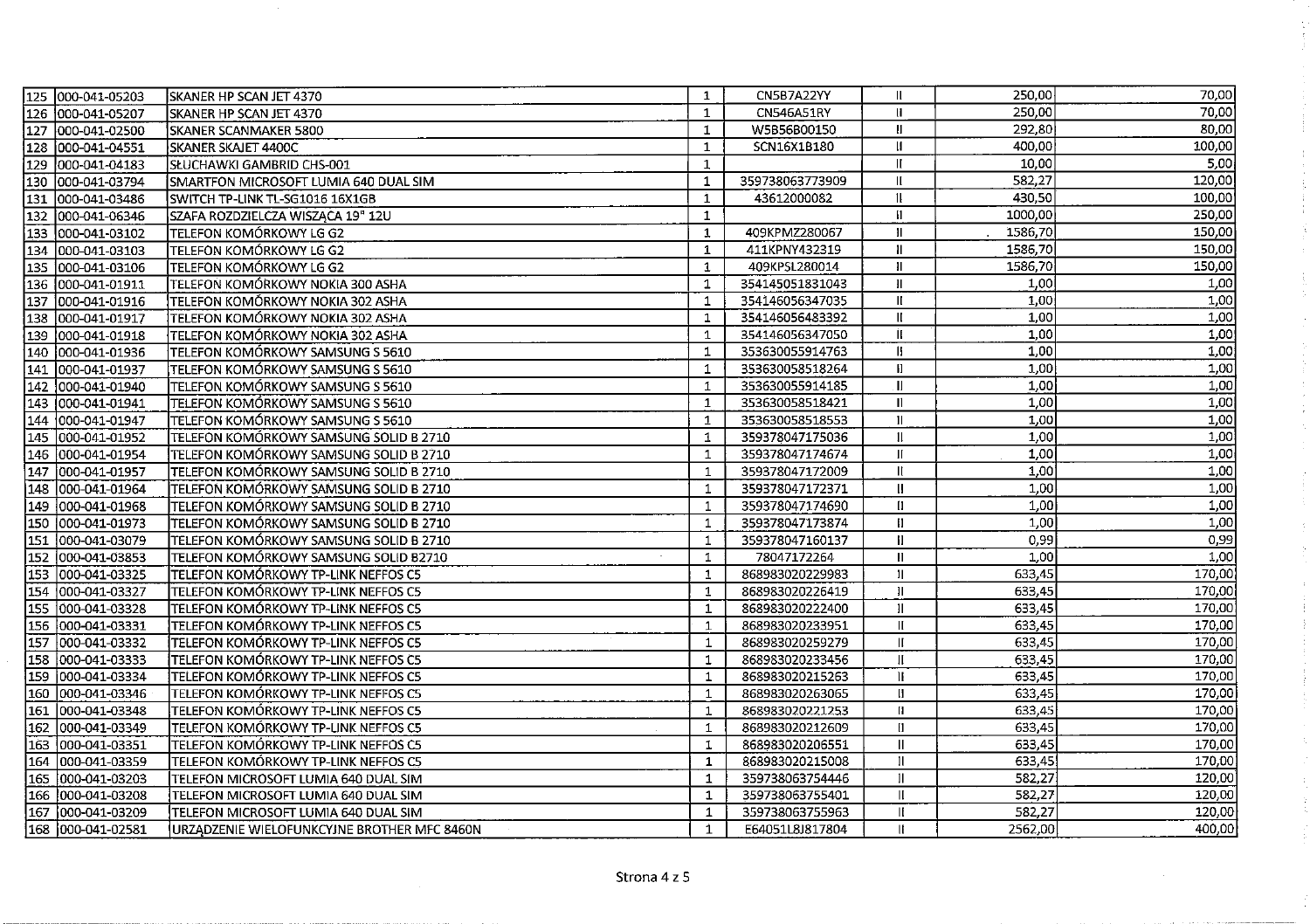| 169 000-041-02241   | WAGA STOŁOWA 15KG                               |  | 73,00      | 25,00     |
|---------------------|-------------------------------------------------|--|------------|-----------|
| 170 000-041-02853   | WALIZKA SKÓRZANA NA DOKUMENTY                   |  | 285,00     | 35,00     |
| $171$ 000-041-00040 | <b>WKŁADKA ACO PLUS ETH TEL TV</b>              |  | 219,60     | 40,00     |
| 1172 000-041-00041  | <b>WKŁADKA ACO PLUS ETH TEL TV</b>              |  | 219,60     | 40,00     |
| 173  000-041-00042  | <b>IWKŁADKA ACO PLUS ETH TEL TV</b>             |  | 219,60     | 40,00     |
| 1174 1000-041-01102 | IZASILACZ SAMOCHODOWY REGULOWANY 1-12V 2A       |  | 60,00      | 10,00     |
| 175 000-041-01103   | IZASILACZ SAMOCHODOWY REGULOWANY 1-12V 2A       |  | 60,00      | 10,00     |
| 176  000-041-00028  | ZESTAW NARZĘDZI ŚLUSARZA TYP Z-36D              |  | 244,01     | 100,00    |
| 177 1000-041-03488  | SZAFA ROZDZIELCZA WISZĄCA SD 19" 15U            |  | 639.60     | 250,00    |
| 178 000-041-03600   | <b>IPUNKT DYSTRYBUCYJNY FD 1</b>                |  | 3063,98    | 1 000,00  |
| 179  000-041-03655  | WYDZIELONA SIEĆ ŚWIATŁOWODOWA NEFRYT PSG TARNÓW |  | 3089.41    | 2 000,00  |
|                     |                                                 |  | 183 753.91 | 37 463,97 |

Wykaz zakończono na pozycji 179 (słownie: sto siedemdziesiąt dziewięć)

Wartosć ewidencyjna mienia zbędnego i zużytego wynosi 183 753,91 zł (słownie: sto osiemdziesiąt trzy tysiące siedemset pięćdziesiąt trzy złote 91/100) Cena zbycia zaproponowana przez komisję wynosi 37 463,97zł(słownie: trzydzieści siedem tysięcy czterysta sześćdziesiąt trzy złote 97/100)

 $\overline{a}$